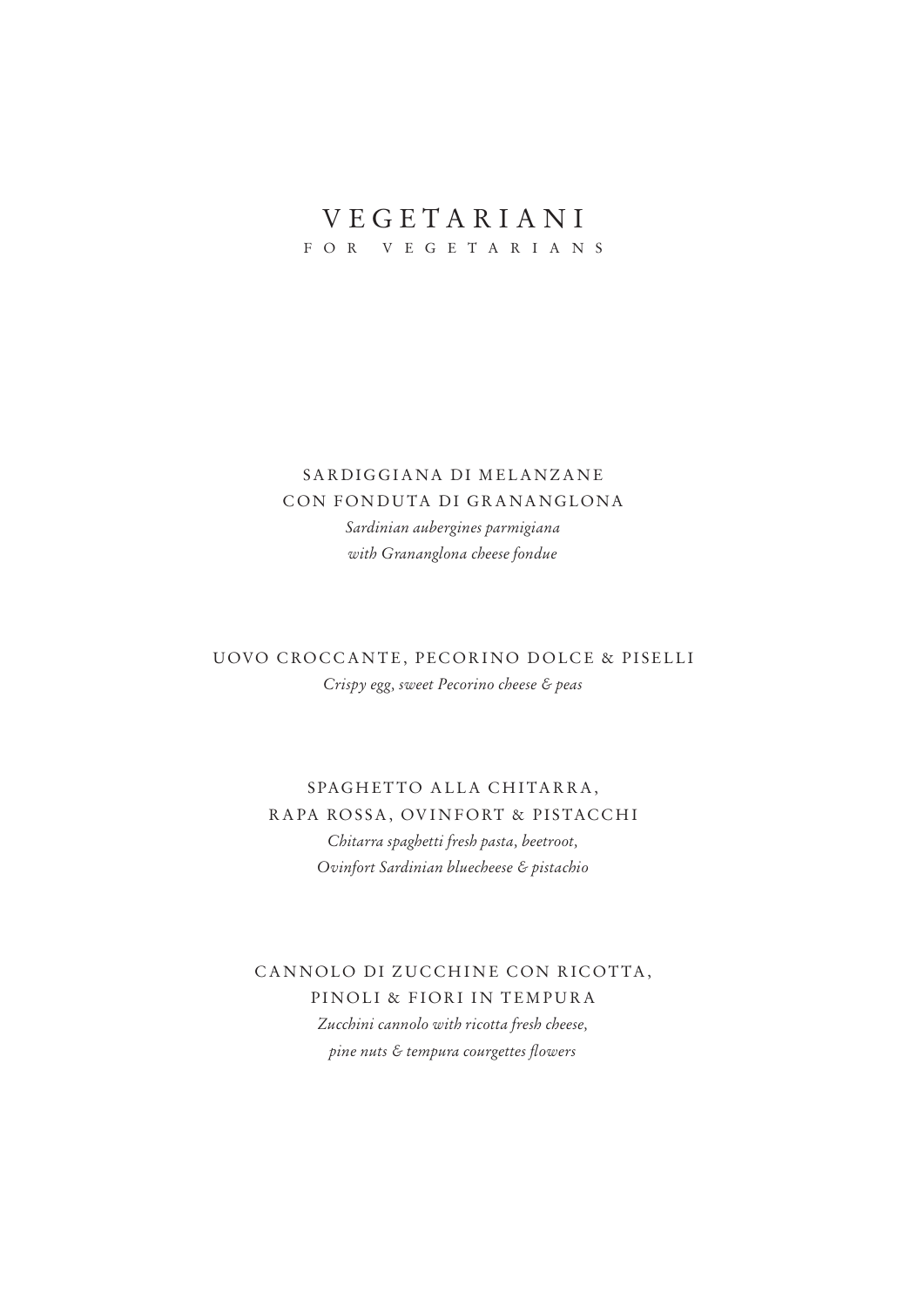#### GLI ANTIPASTI STARTERS

TONNO VITELLATO *"Tonno vitelllato" Tuna made like vitello tonnato* 

#### TERRINA DI POLPO, PATATE VIOLA, POMODORINI & MENTA *Octopus terrine, violet potatoes, cherry tomatoes & mint*

GAMBERI ROSSI, MANDORLE, QUINOA & AGRUMI *Red prawns, almond, quinoa & citrus fruits*

PETTO DI PICCIONE, SEDANO RAPA, CACAO & ERBE SELVATICHE *Pigeon breast, celeriac, cocoa & wild herbs*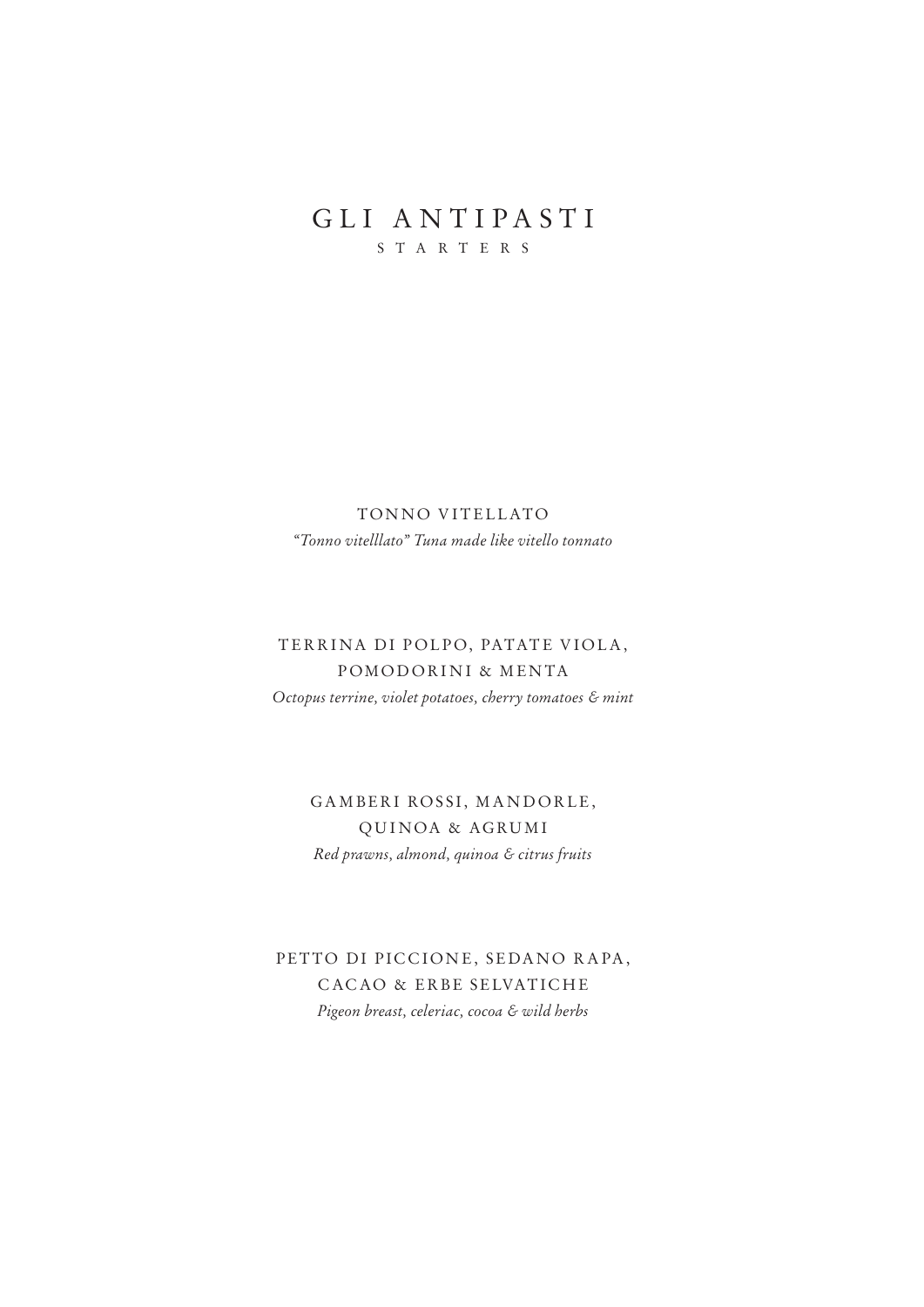## I PRIMI

FIRST COURSES

#### RISO CARNAROLI, COLATURA DI ALICI, AGLIO SELVATICO & LIMONE *Carnaroli rice, anchovies colatura, wild garlic & lemon*

#### RAVIOLO DI GAMBERO, STRACCIATELLA & INSALATA ROMANA *Prawn ravioli, stracciatella freesh cheese & roman salad*

#### TAGLIOLINO CON CRUDO DI SCAMPI, SEDANO & LIME *Tagliolini fresh pasta with raw scampi, celery & lime*

CHIUSONI, AGNELLO, NOCCIOLE & RICOTTA MUSTIA *Chijusoni pasta, lamb stew, hazelnuts & smoked ricotta cheese*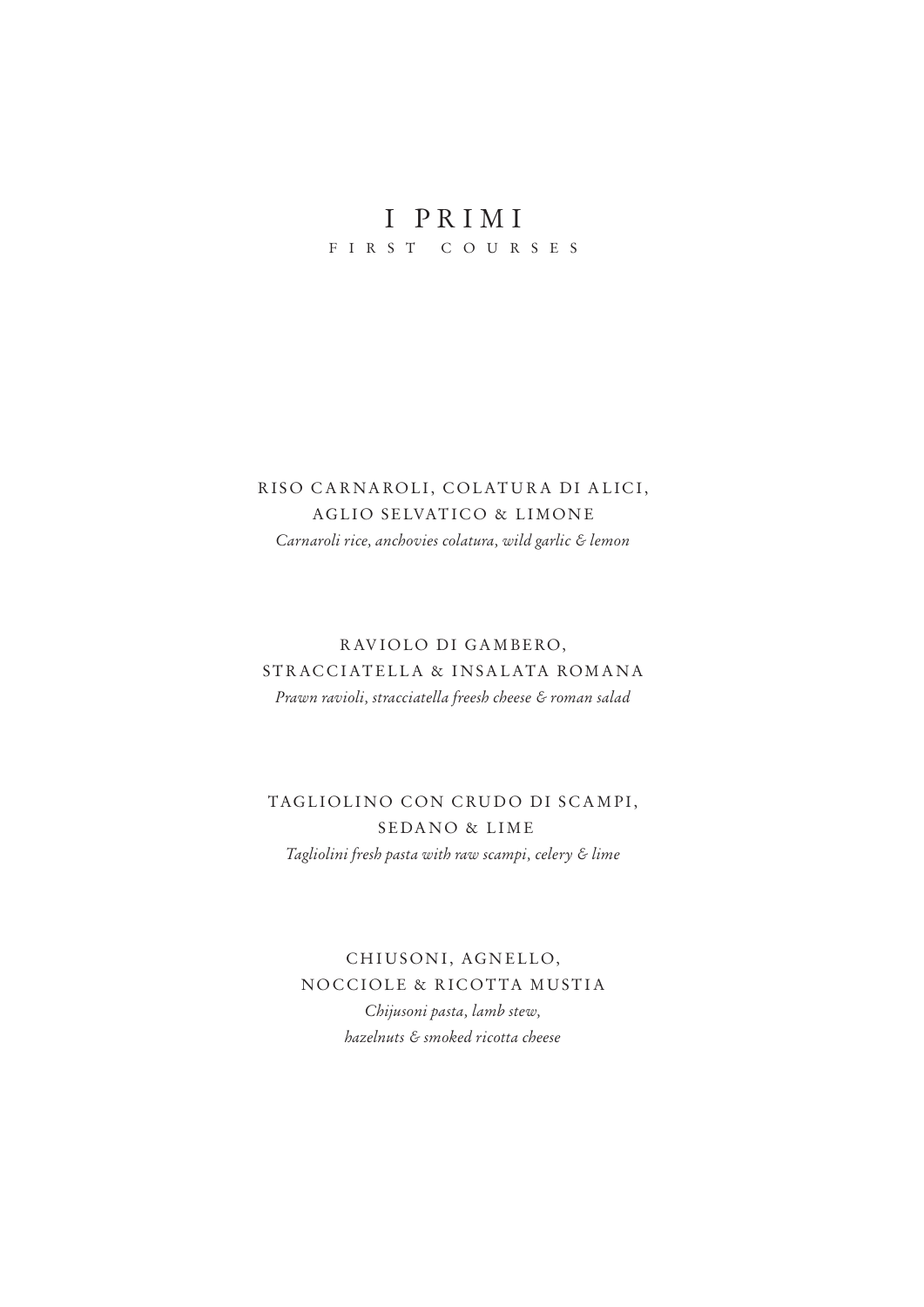## I SECONDI

MAIN COURSES

#### TRANCIO DI PESCE BIANCO, MELANZANE, BASILICO & POMODORINI INFORNATI *White fish fillet, aubergines, basil & rosted tomatoes*

#### CALAMARO, PESTO, LEMON GRASS & ZUCCHINE ARROSTO *Squid, pesto, lemon grass & grilled zucchini*

#### SELLA D'AGNELLO, SPINACI & CIPOLLOTTO CARAMELLATO *Saddle of lamb, spinaches & caramelized spring-onion*

#### MAIALINO CONFIT, MIRTO, CREMOSO DI PATATE & VERDURE CROCCANTI *Confit piglet, myrtle, cream potatoes & crispy vegetables*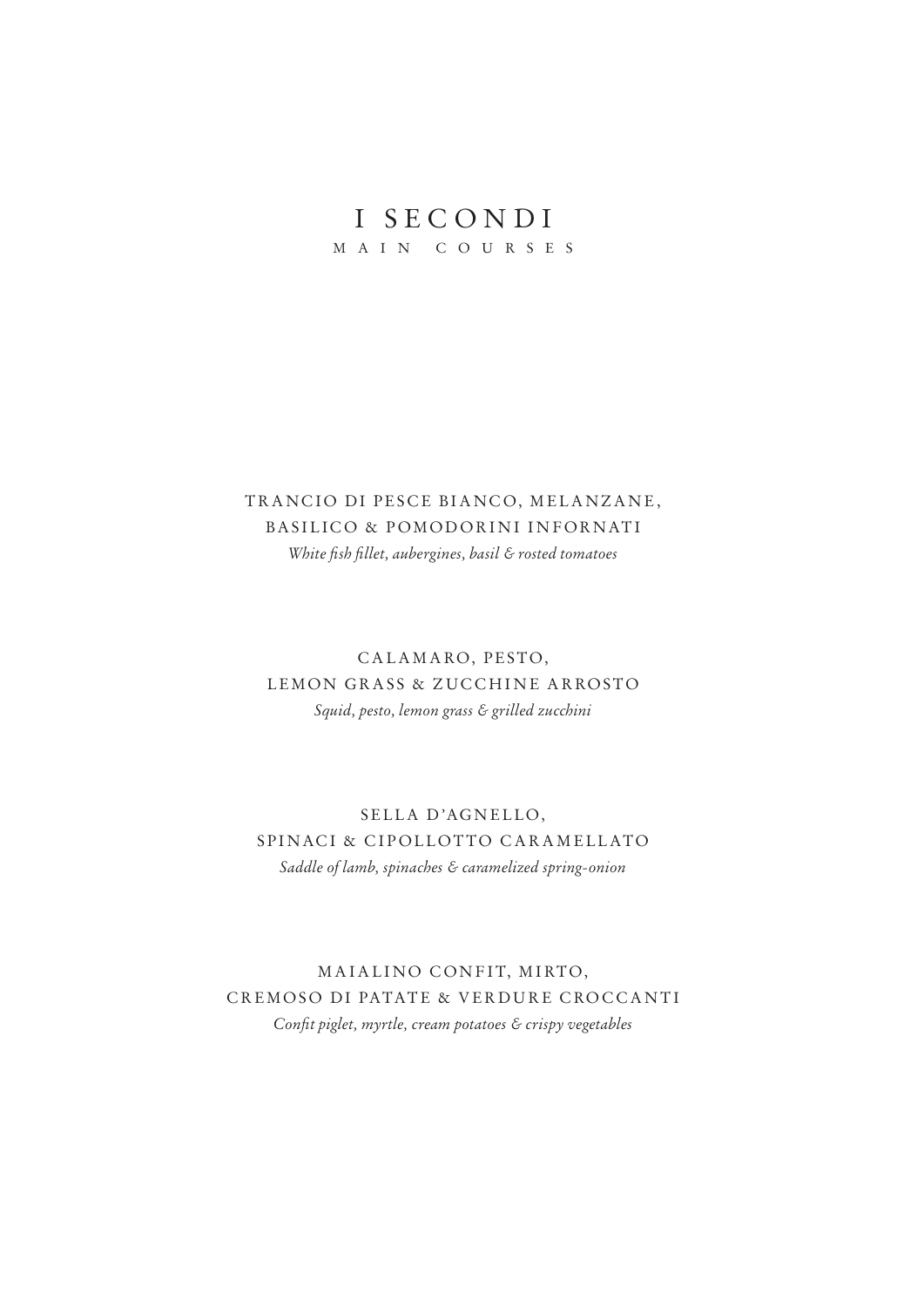# I DOLCI

CHEESE & DESSERTS

#### PESCA MARINATA, CRUMBLE & SPUMA DI TIMO LIMONATO Marinated peach, crumble & lemon thyme foam

#### MILLEFOGLIE, PERLE DI CIOCCOLATO, CREMA CHANTILLY & LAMPONI Millefeuilles, chocolate, chantilly & raspberry

#### LA NOCCIOLA The Hazelnut

LEMON TART Lemon tart